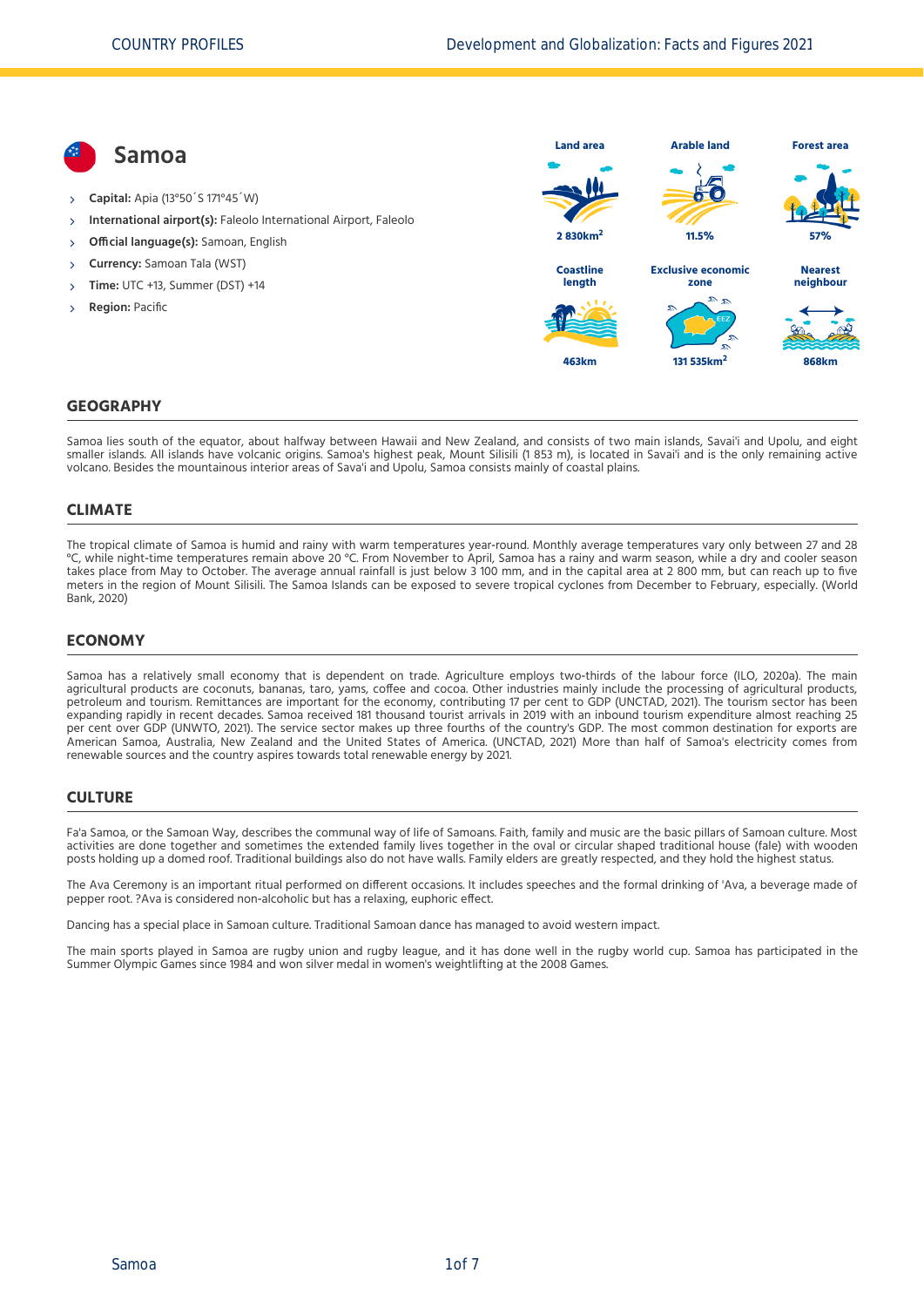### **ECONOMIC TRENDS**



Samoa 2 of 7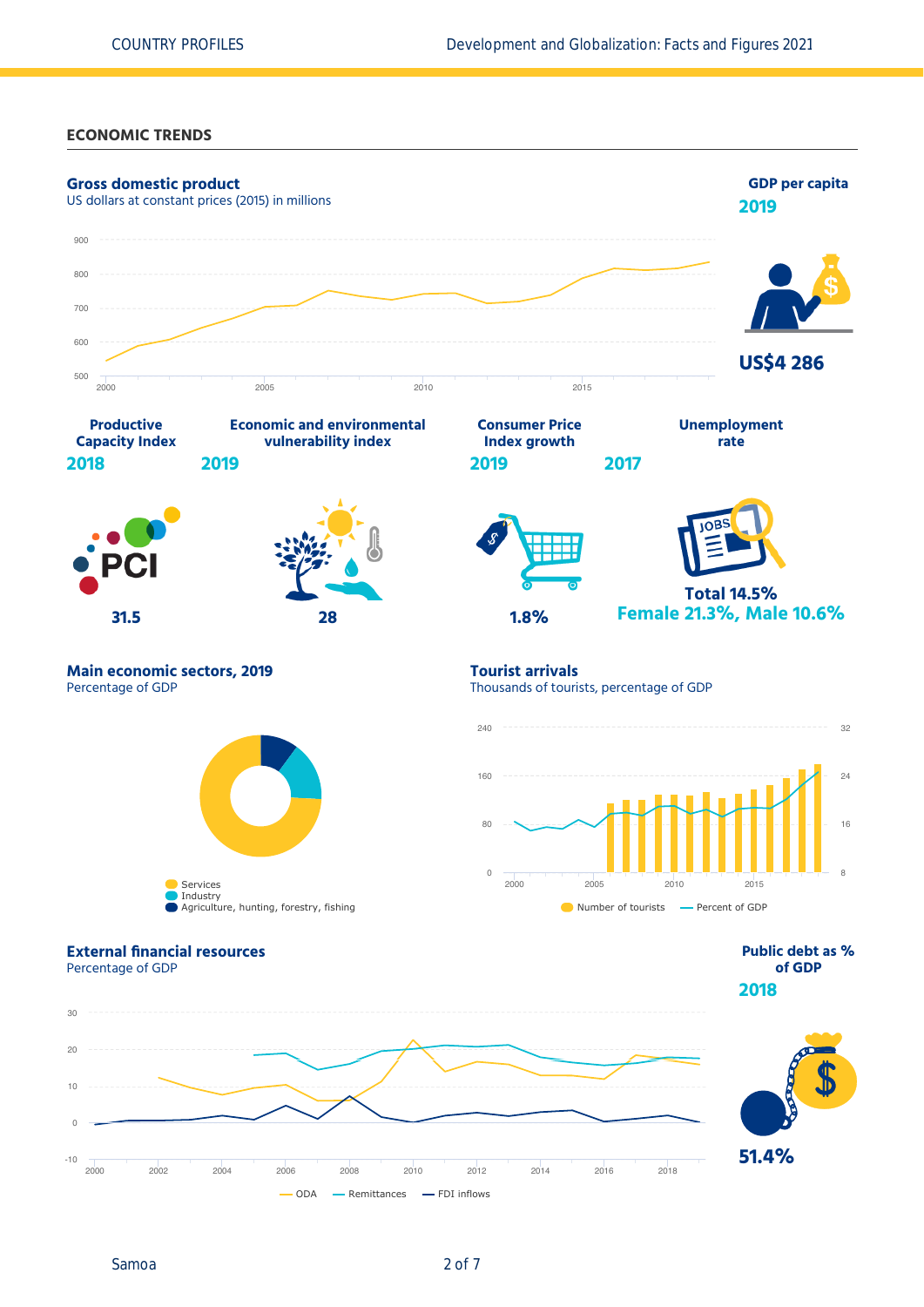#### **MARITIME TRANSPORT**

#### **Fleet size** Number of ships

| Ship type            | 2011 | 2019 |
|----------------------|------|------|
| Total fleet          | 1407 | 1407 |
| Oil tankers          | 264  | 266  |
| <b>Bulk carriers</b> | 311  | 333  |
| General cargo        | 161  | 77   |
| Container ships      | 52   | 49   |
| Other types of ships | 619  | 682  |

# **Port performance**

Ranked by 2019 data within SIDS group

| Number of port calls         |        |    |
|------------------------------|--------|----|
|                              | 151    | 30 |
| Median time in port (days)   | 1      | 8  |
| Average age of vessels       | 14     | 25 |
| Average size (GT) of vessels | 11 502 | つろ |



**Container port throuput**

#### **Bilateral connectivity index, 2019** Top 5 partners



# **Liner shipping connectivity index**





Q1 2006 Q1 2008 Q1 2010 Q1 2012 Q1 2014 Q1 2016 Q1 2018 Q1 2020  $Q12006$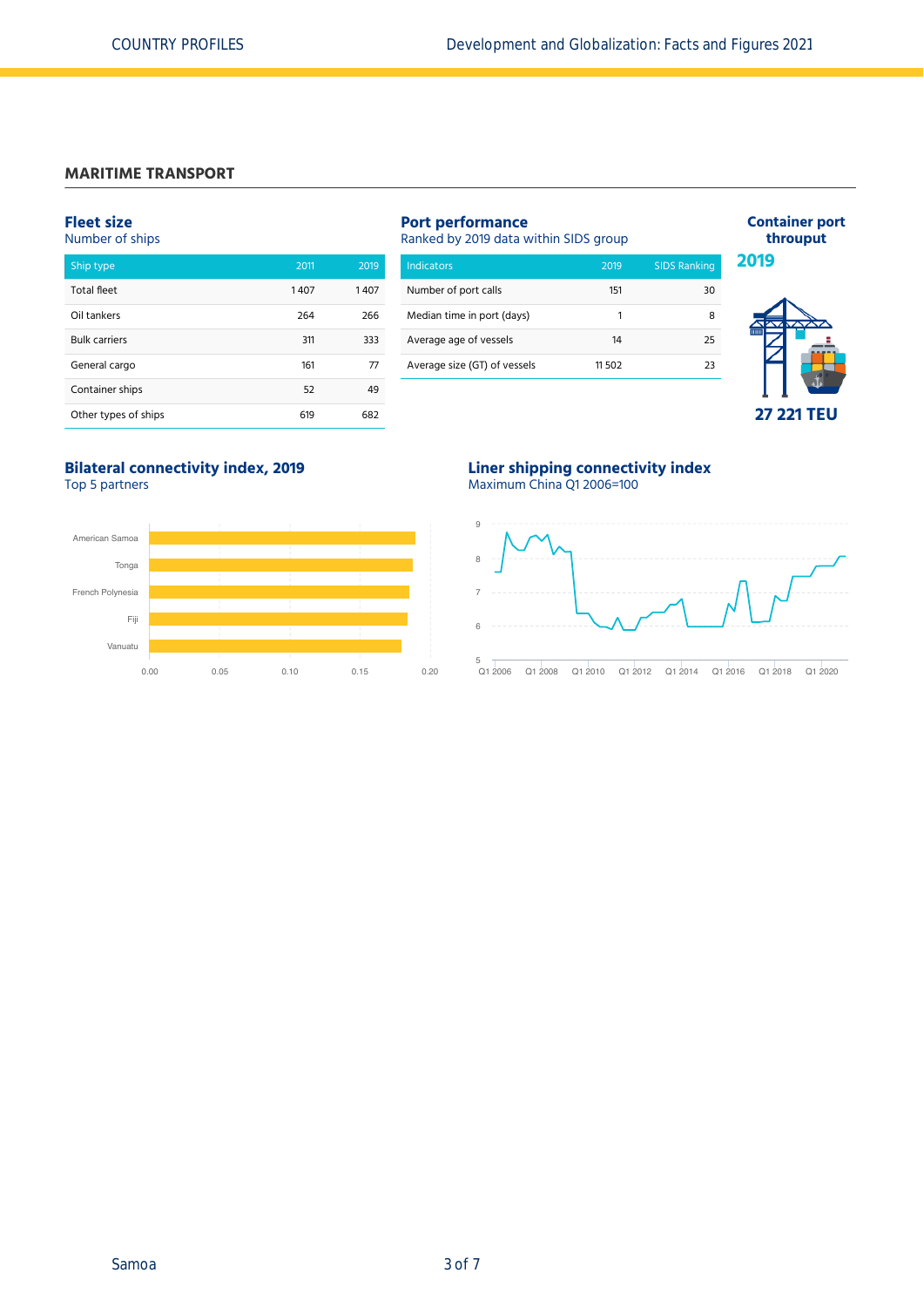# **POPULATION**

### **Total population**

Thousands of people, share of urban population



**Life expectancy**

# **Population development indicators**

| <b>Indicators</b>                             | Period | Value |
|-----------------------------------------------|--------|-------|
| Poverty headcount (% of population)           | 2013   | 1.1   |
| Human development index                       | 2018   | 0.7   |
| Human assets index                            | 2020   | 97    |
| Adult literacy rate (15+ years, both sexes %) |        |       |
| Gender inequality index                       | 2019   | 04    |



**Population**

**km<sup>2</sup>**



**Dependency**

# **Age structure by gender, 2019**

Percentage of total population

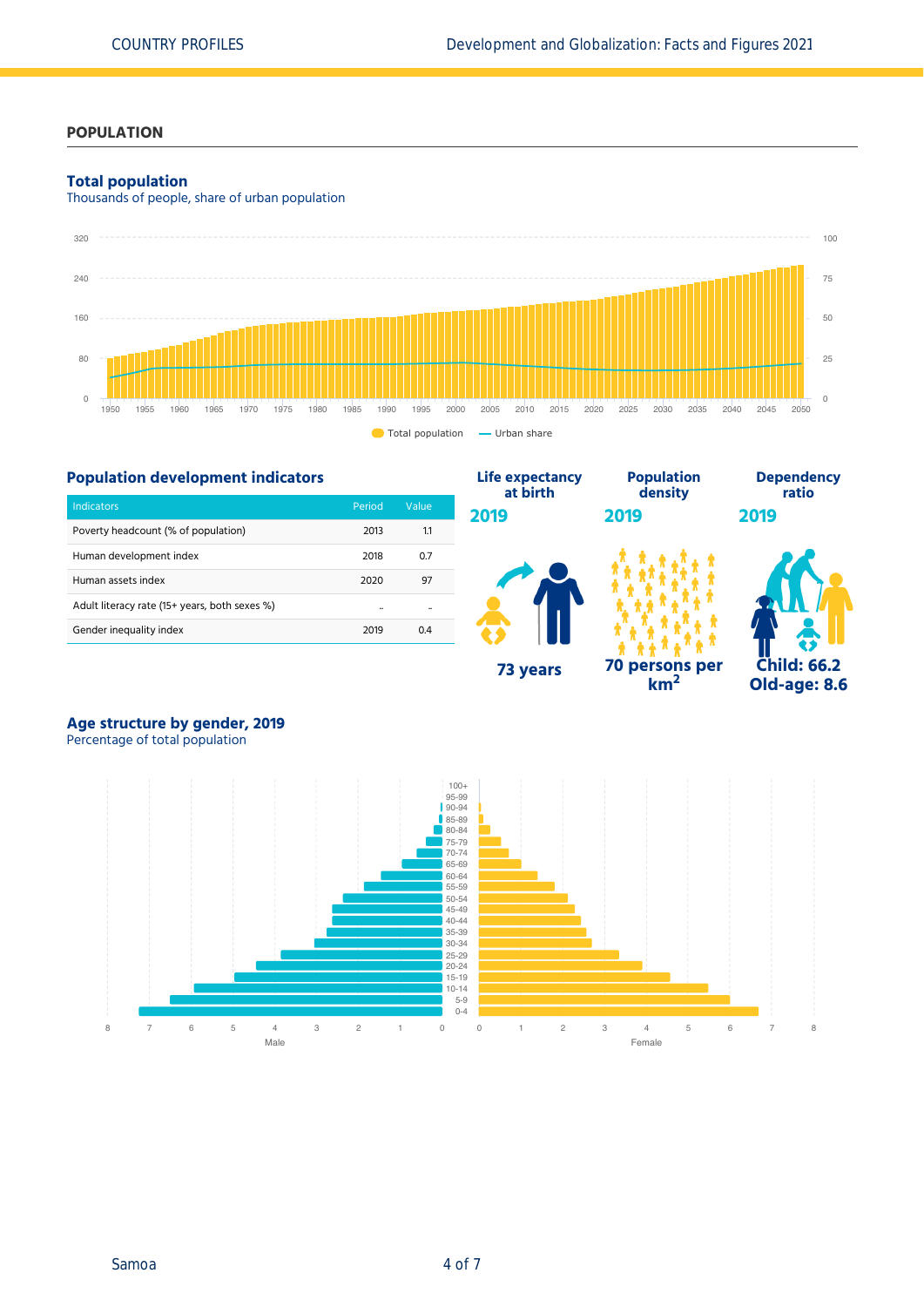# **INTERNATIONAL TRADE**

# **Merchandise and services trade**

US dollars in millions

| <b>Indicators</b>   | 2005 | 2010 | 2015 | 2019 | 2019 (% of GDP) |
|---------------------|------|------|------|------|-----------------|
| Merchandise exports | 87   | 70   | 59   | 49   | 5.8             |
| Merchandise imports | 239  | 310  | 371  | 391  | 46.3            |
| Services exports    | 130  | 172  | 198  | 294  | 34.8            |
| Services imports    | 69   | 82   | 74   | 112  | 13.3            |
|                     |      |      |      |      |                 |



# **Top 5 partners in merchandise trade, 2019**

Exports in millions US dollars



# **Merchandise exports by product group, 2019**



# **Services exports by category, 2019**

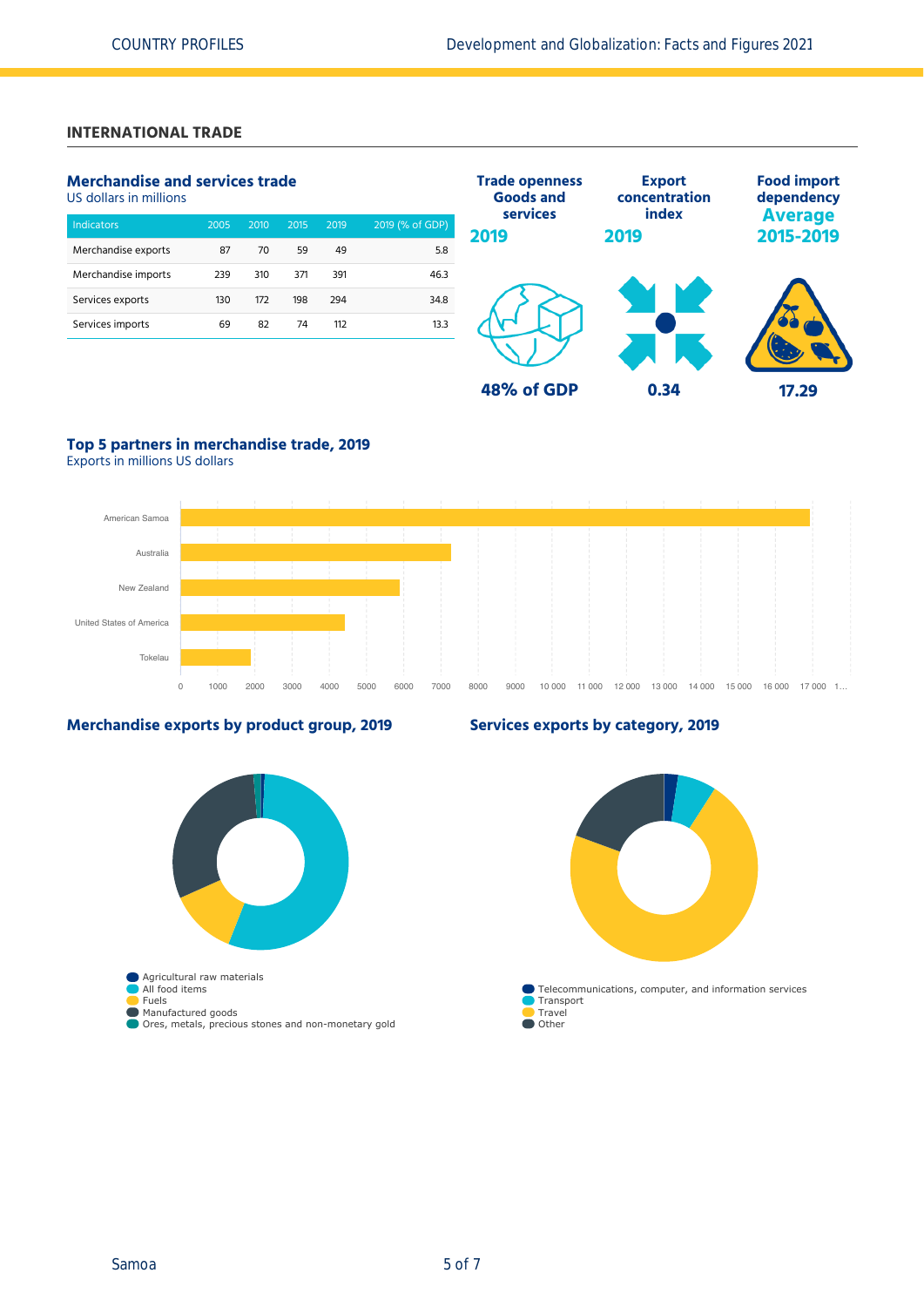# **ENVIRONMENT**



# **INFORMATION AND COMMUNICATIONS TECHNOLOGY**